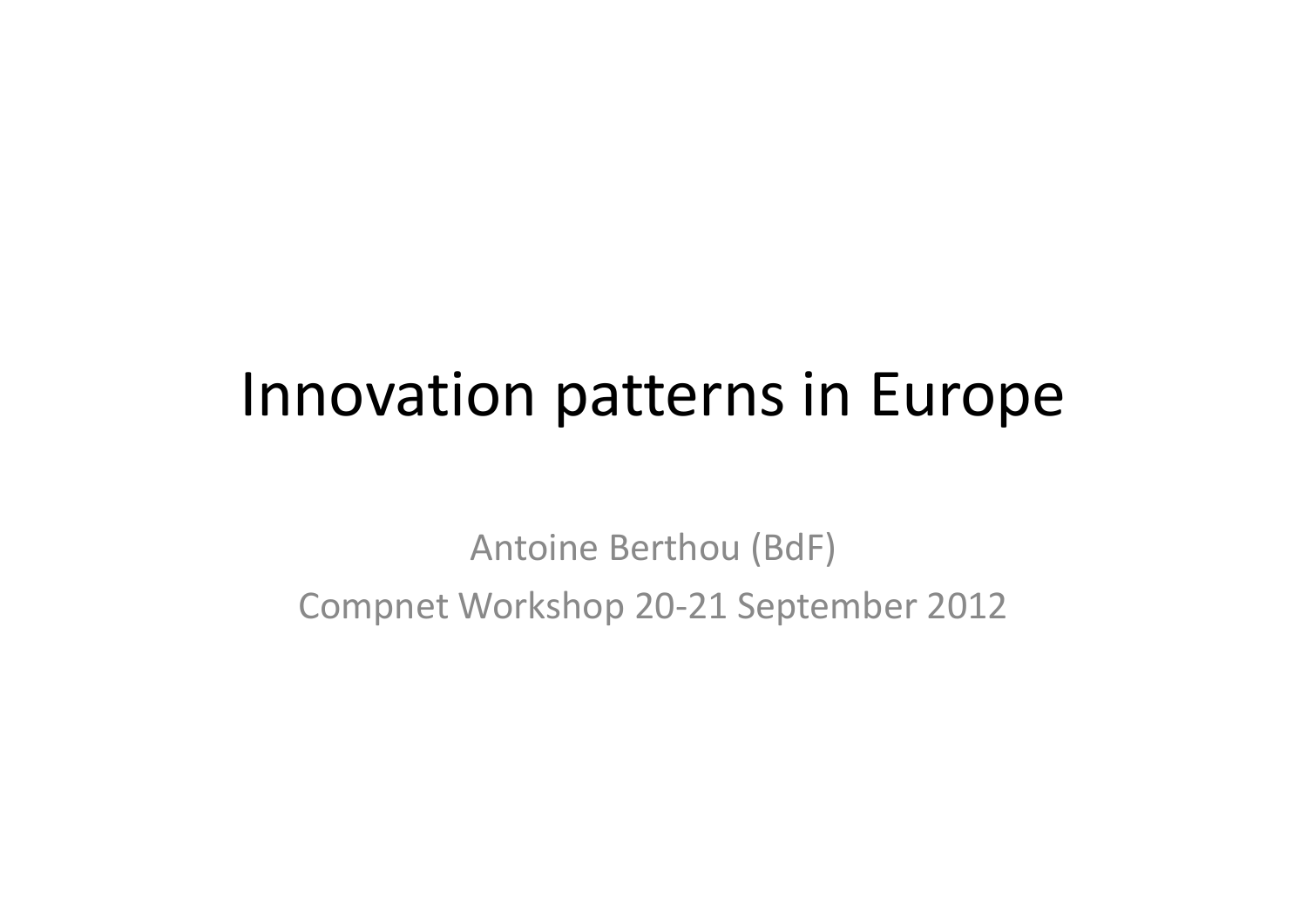# Innovation patterns & competitiveness

#### **Aggregate exports performance linked to macro factors**

- e.g. exchange rates fluctuations, labour costs, foreign demand etc.
- $\bullet$ ● Price vs non-price competitiveness ("quality")
- $\bullet$  General consensus that R&D can improve aggregate export performance through improvement of "quality"

### **Aggregate patterns of R&D innovation have several dimensions:**

- •Sector‐specialization in innovation‐intensive sectors
- $\bullet$  Firms propensity to innovate in each sector (intensive and extensive margins)

### **Explaining aggregate heterogeneity between countries in terms of innovation requires considering both dimensions**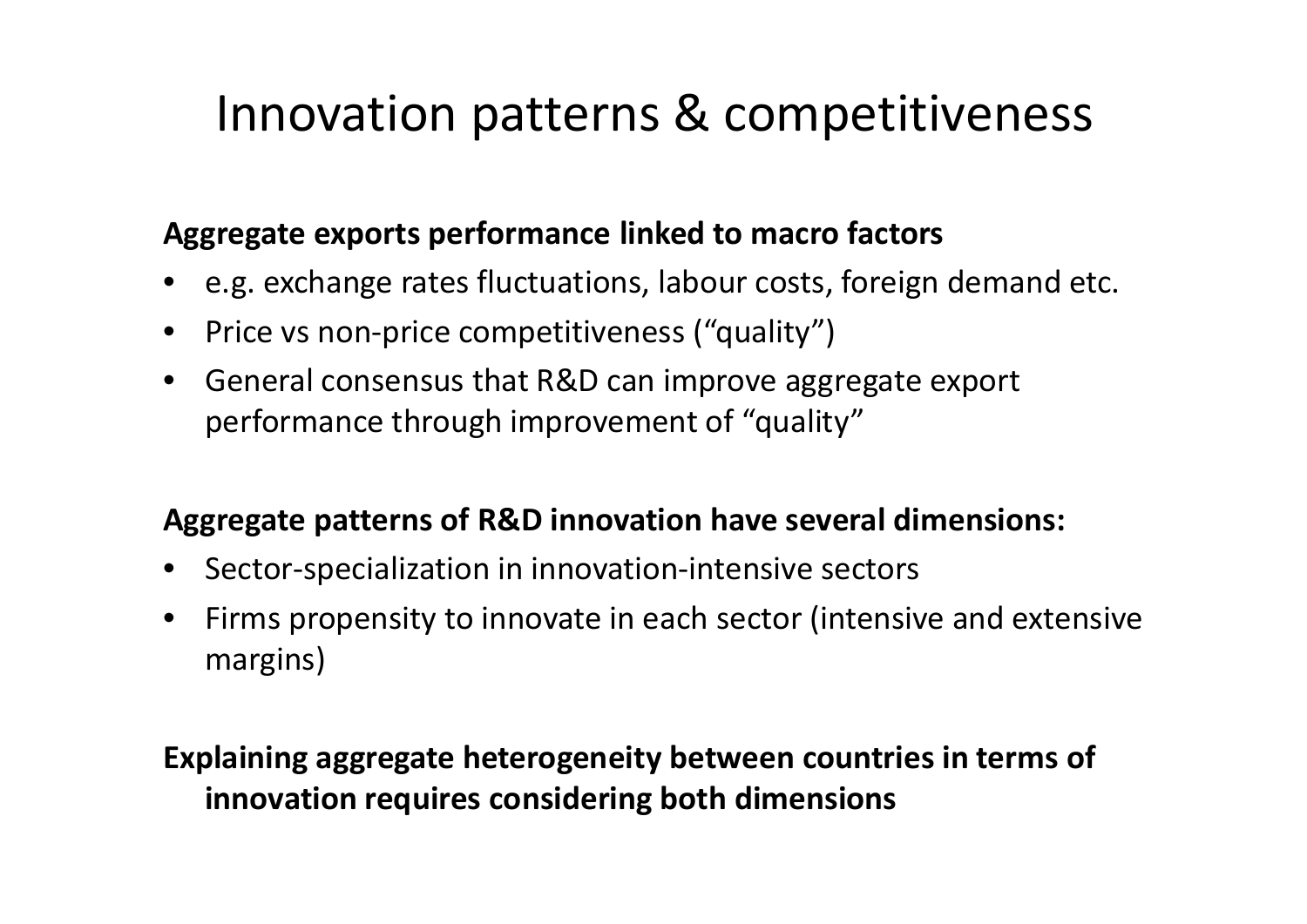## Aggregate patterns

**Figure 1 : Share of R&D expenses in GDP (%)**



Source : Eurostat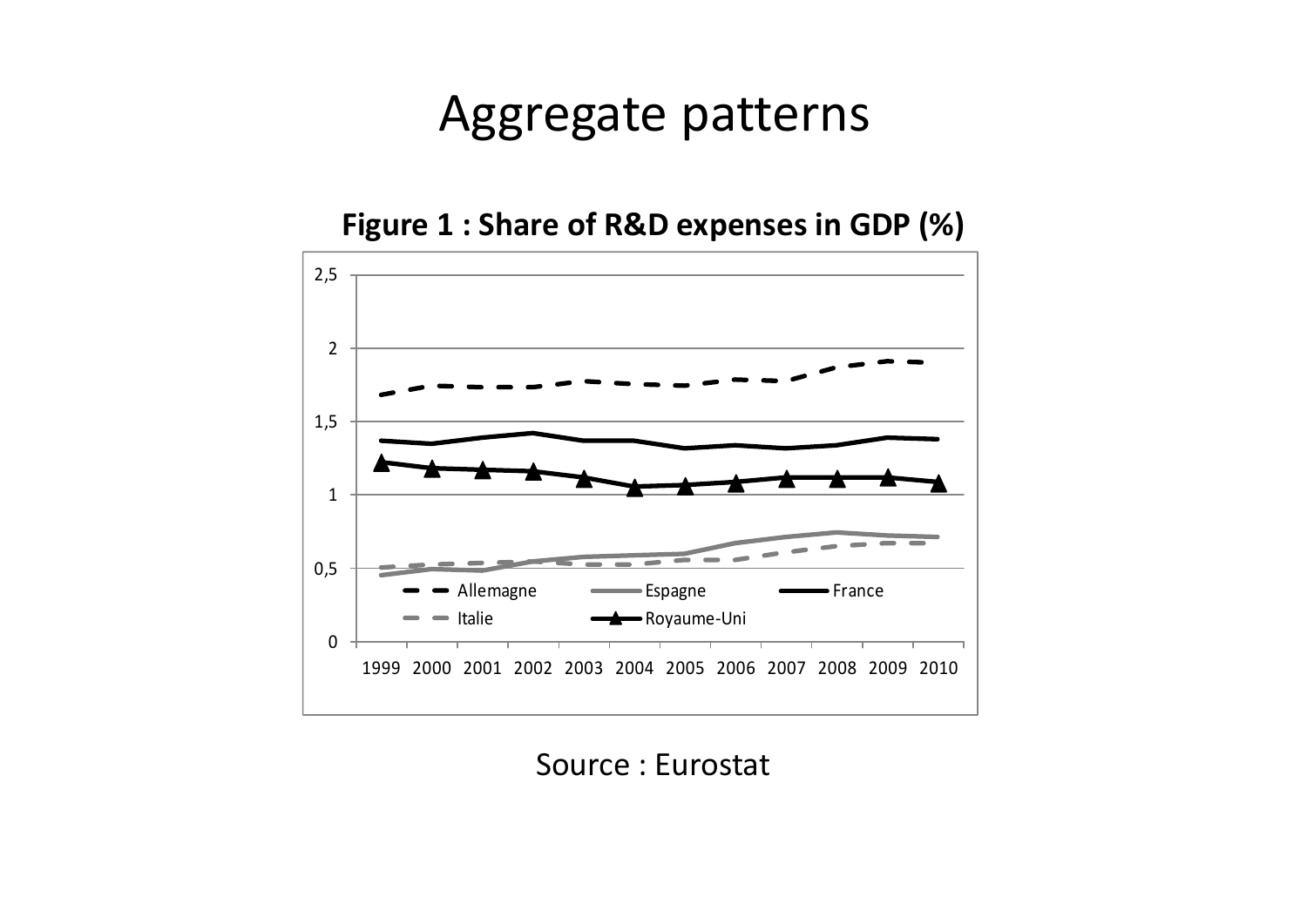## Specialization matters

## **Figure 2 : Patent stock in manufacturing industry (for 1000 employees)**



Source : European Patent Office (EPO), Eurostat and EUKlems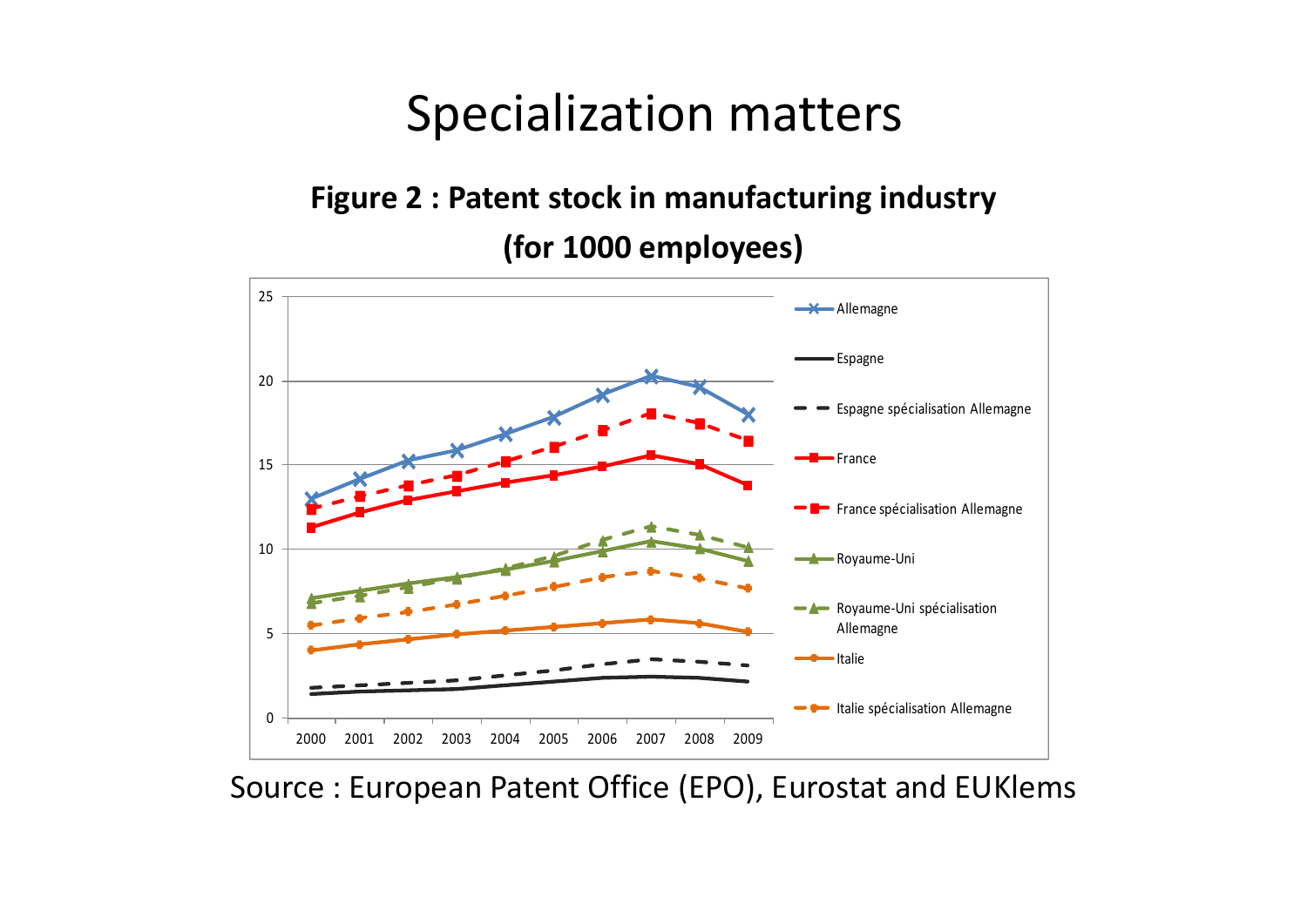## Specialization matters

### **Figure 3 : Patent stock in manufacturing industry (for 1000 employees)**



Source : USPTO, Eurostat and EUKlems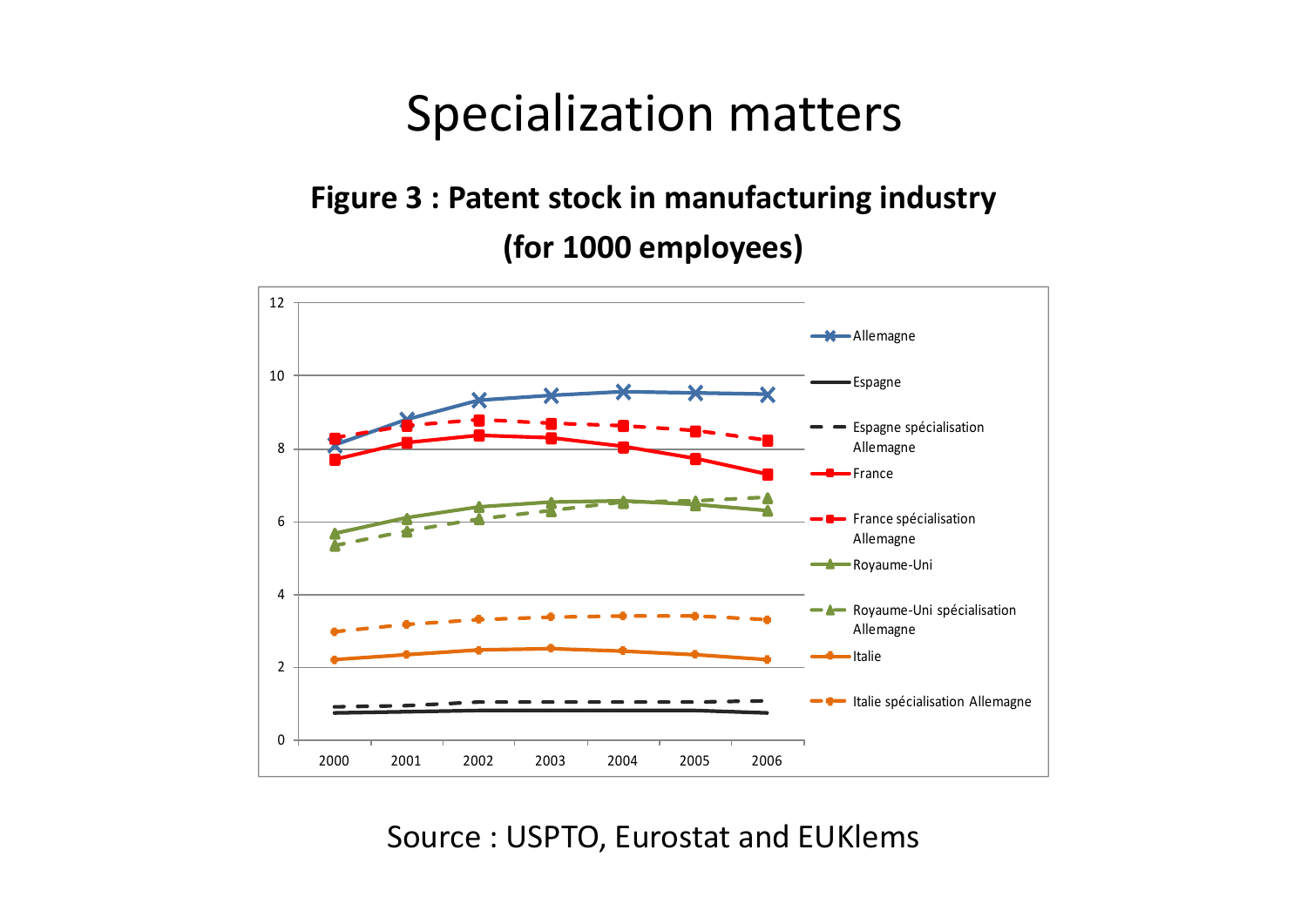# Product/Process innovation in EFIGE

**Figure 4 : % of innovative firms**



Source: Berthou and Hugot, "How does innovation affect the internationalization pattern of firms?", EFIGE country report for France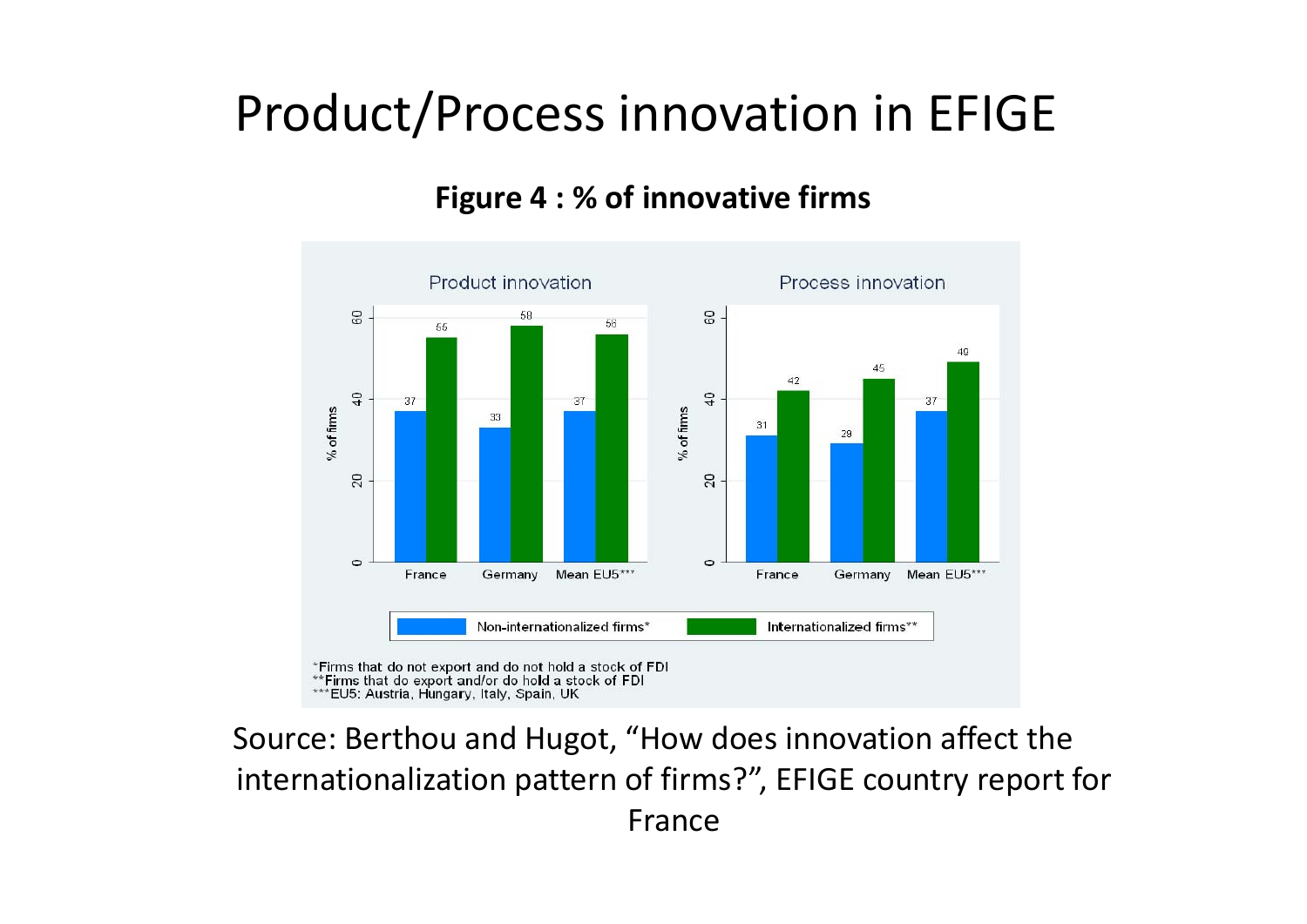# Product/Process innovation in CIS

**Figure 5 : % of innovative firms**

#### **Product**

**Innovations Process innovations**



Source : Community Innovation Survey (CIS), Eurostat